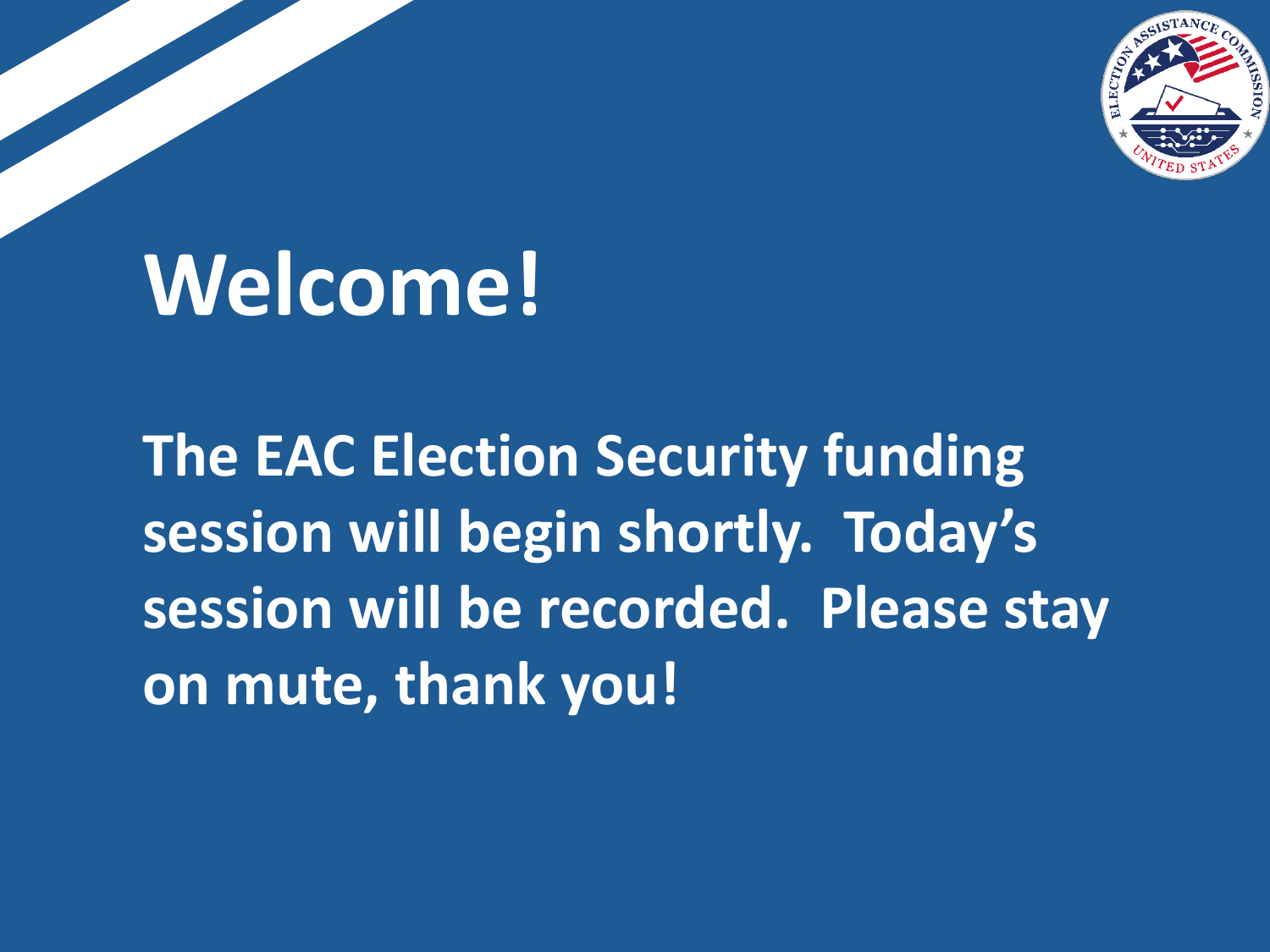

### **Election Security Funding 2022**

#### **Kinza Ghaznavi, Grants Director, EAC**

April 6, 2022

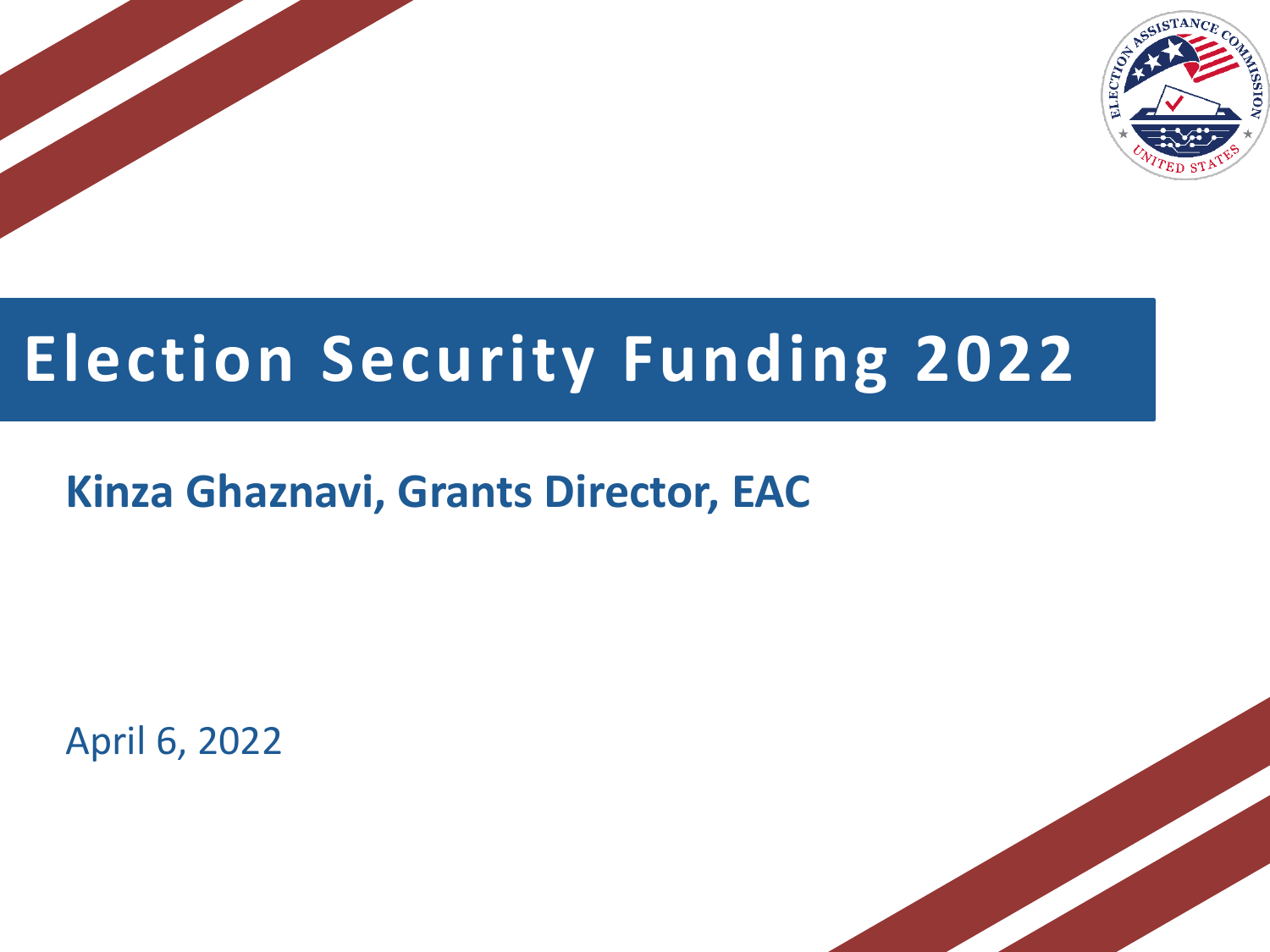# **Agenda**

Available Funds

Eligible Applicants

Match

Reporting Requirements

Award Process

Application Process

Allowable Uses

Resources



U.S. Election Assistance Commission | www.eac.gov

Q and A

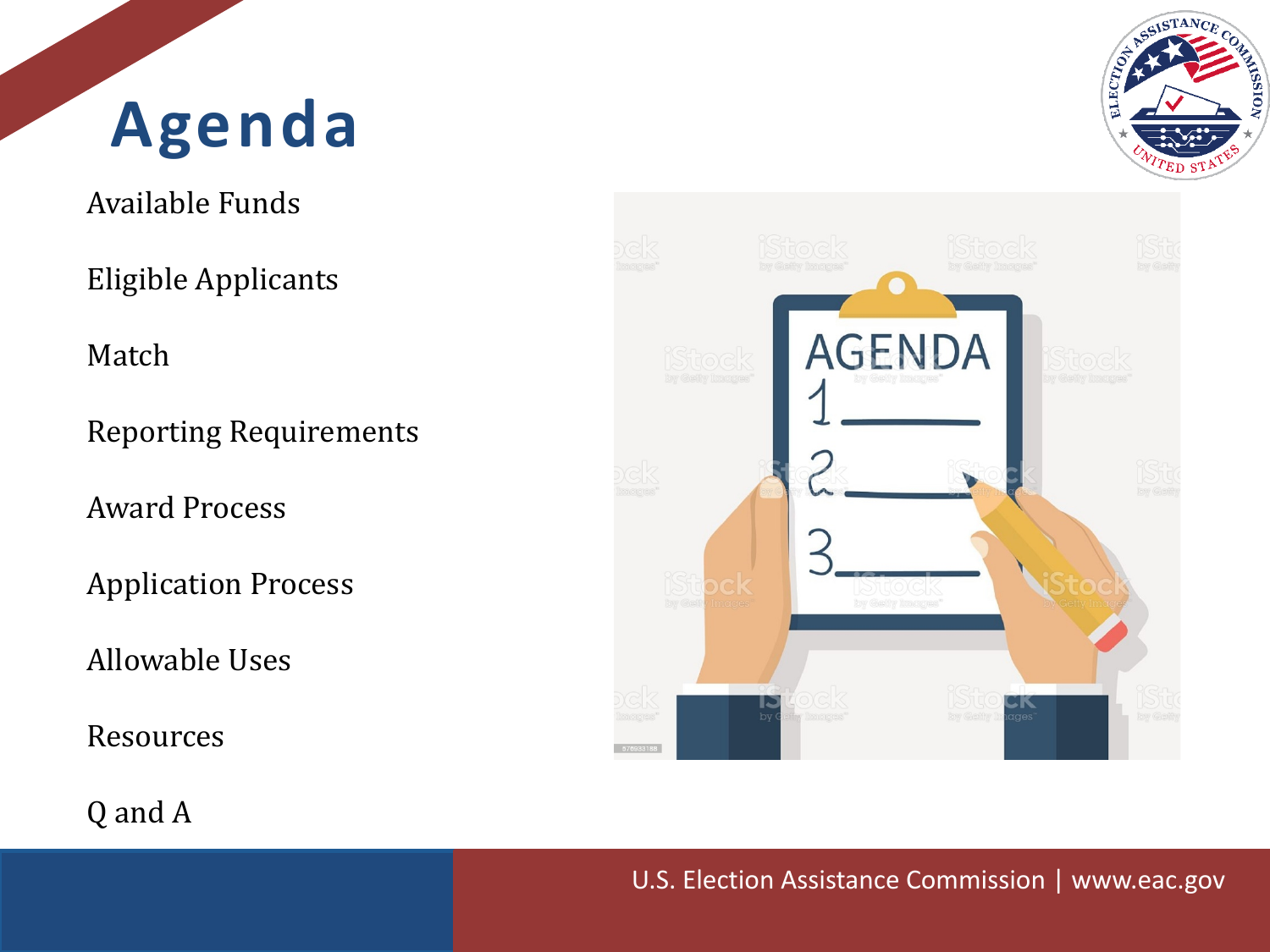## **Election Security Funding**



**2022 Available Funds.** The Consolidated Appropriations Act of 2022 provides **\$75 million** to the EAC, under Title I Section 101 of HAVA to make grant funds available to states using the voting age population formula in Sections 101 of HAVA. A chart showing how much each state is eligible to request can be found on the EAC website here.

**Minimum Payments**. With an appropriation level of \$75 million, Congress lowered the minimum requirement payment for territories to \$200,000 and for states to \$1,000,000.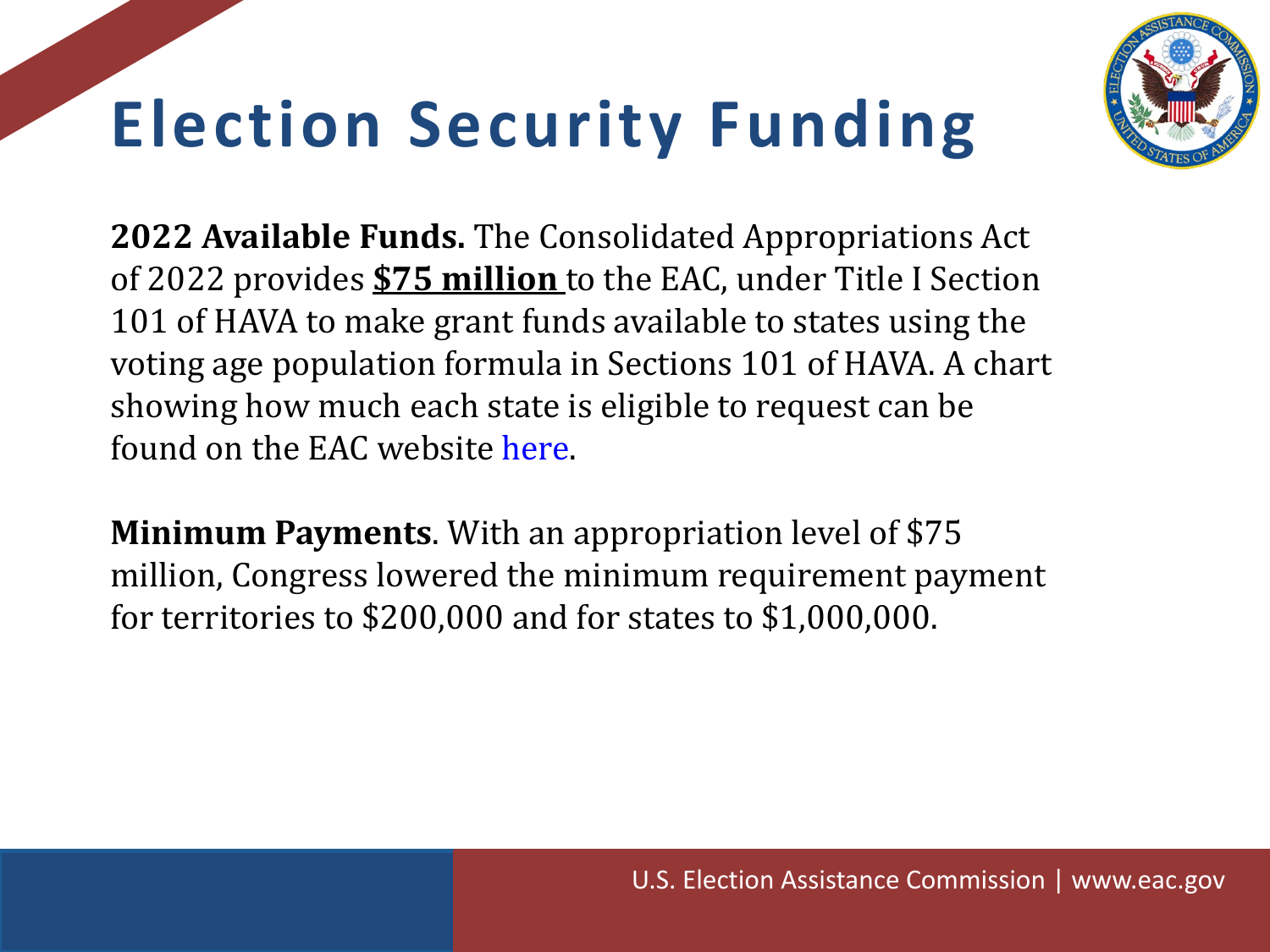# **Formula Funding - Eligibility**



**Eligible Applicants.** Awards will be made to the 50 states, the District of Columbia, the Commonwealth of Puerto Rico, Guam, American Samoa, the U.S. Virgin Islands and the Commonwealth of the Northern Mariana Islands (herein referred to as "the states"). The states may re-grant/distribute funds to local election districts/offices at their discretion*.* 

*Awards to states that are delinquent on any EAC grant requirements will be processed when the state has submitted delinquent documents.*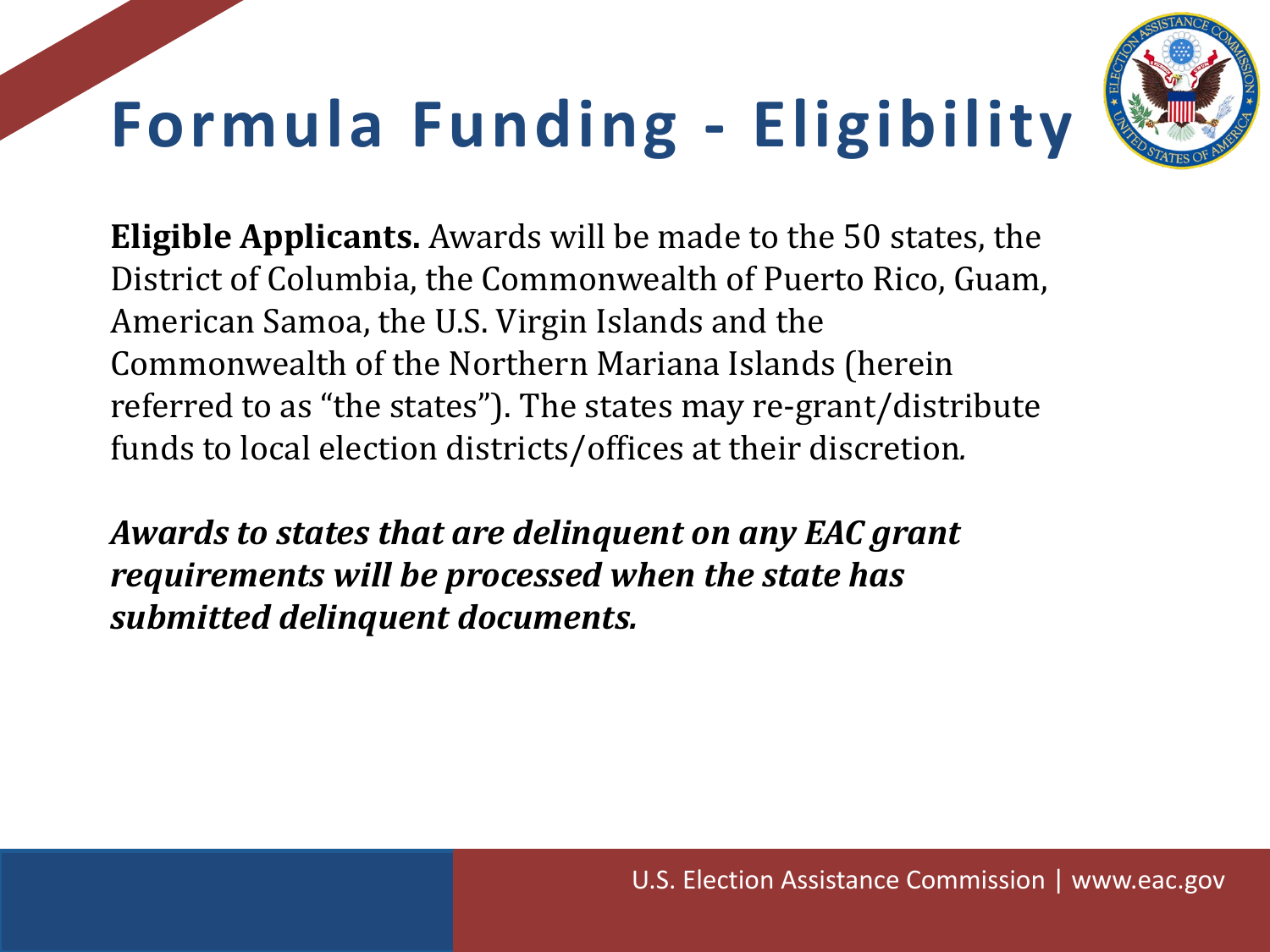## **Matching Requirement**



**State Match.** Per HAVA Section 104(d) cash match must be deposited in the state election fund. In-kind match must be tracked in the same manner as cash contributions. Both cash funds from existing budget authority and in-kind contributions should be reported under the Recipient Share on the annual EAC Federal Financial Report.

State and local funds used for match must be different from funds used to meet Maintenance of Effort or state match associated with HAVA 251 Requirement Payments.

American Samoa, Guam, the Northern Mariana Islands and the U.S. Virgin Islands are exempt from the match requirement.

| <b>MATCH REQUIRED</b>               |                             |                                       |  |
|-------------------------------------|-----------------------------|---------------------------------------|--|
| $20\%$ of<br>Federal Award 16, 2024 | 2 Years to Identify - March | <b>Full Grant Period to</b><br>Expend |  |

U.S. Election Assistance Commission | www.eac.gov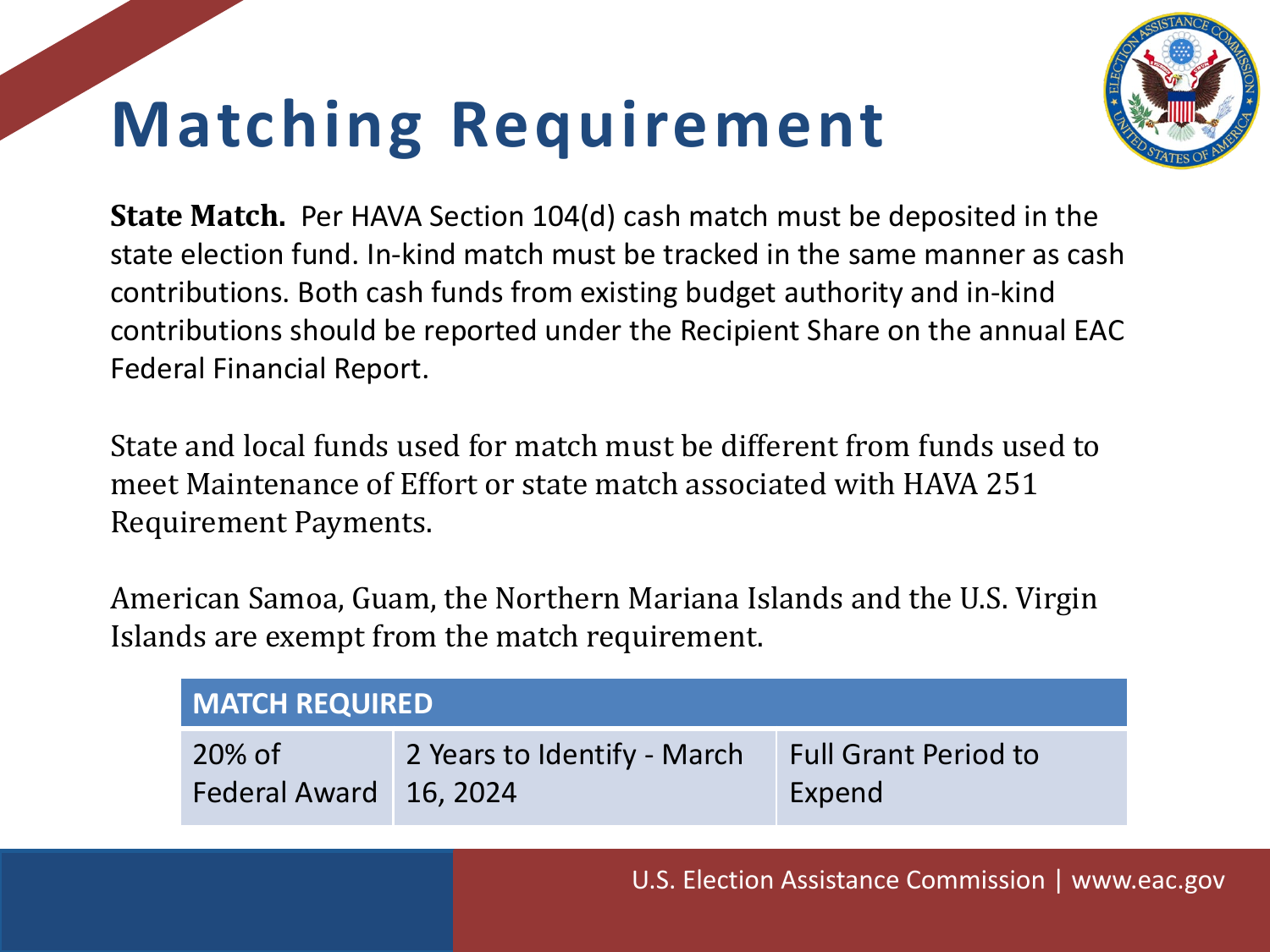## **New Reporting Requirement**



**Additional Reporting Requirements**. The Appropriations Act establishes additional reporting requirements. Federal Financial Reports are due each quarter 30 days after the end of the quarter ending December 31, March 31, and June 30. Annual financial and progress reports are due 90 days after September 30 on December 29. The EAC maintains discretion on oversight and reporting frequency is subject to change as needed.

| <b>Period Ending</b> | <b>Due Date</b>    | <b>FFR</b> | <b>PR</b>  |
|----------------------|--------------------|------------|------------|
| December 31          | <b>January 30</b>  | <b>YES</b> | <b>NO</b>  |
| <b>March 31</b>      | <b>April 30</b>    | <b>YES</b> | <b>NO</b>  |
| June 30              | July 30            | <b>YES</b> | <b>NO</b>  |
| <b>September 30</b>  | <b>December 29</b> | <b>YES</b> | <b>YES</b> |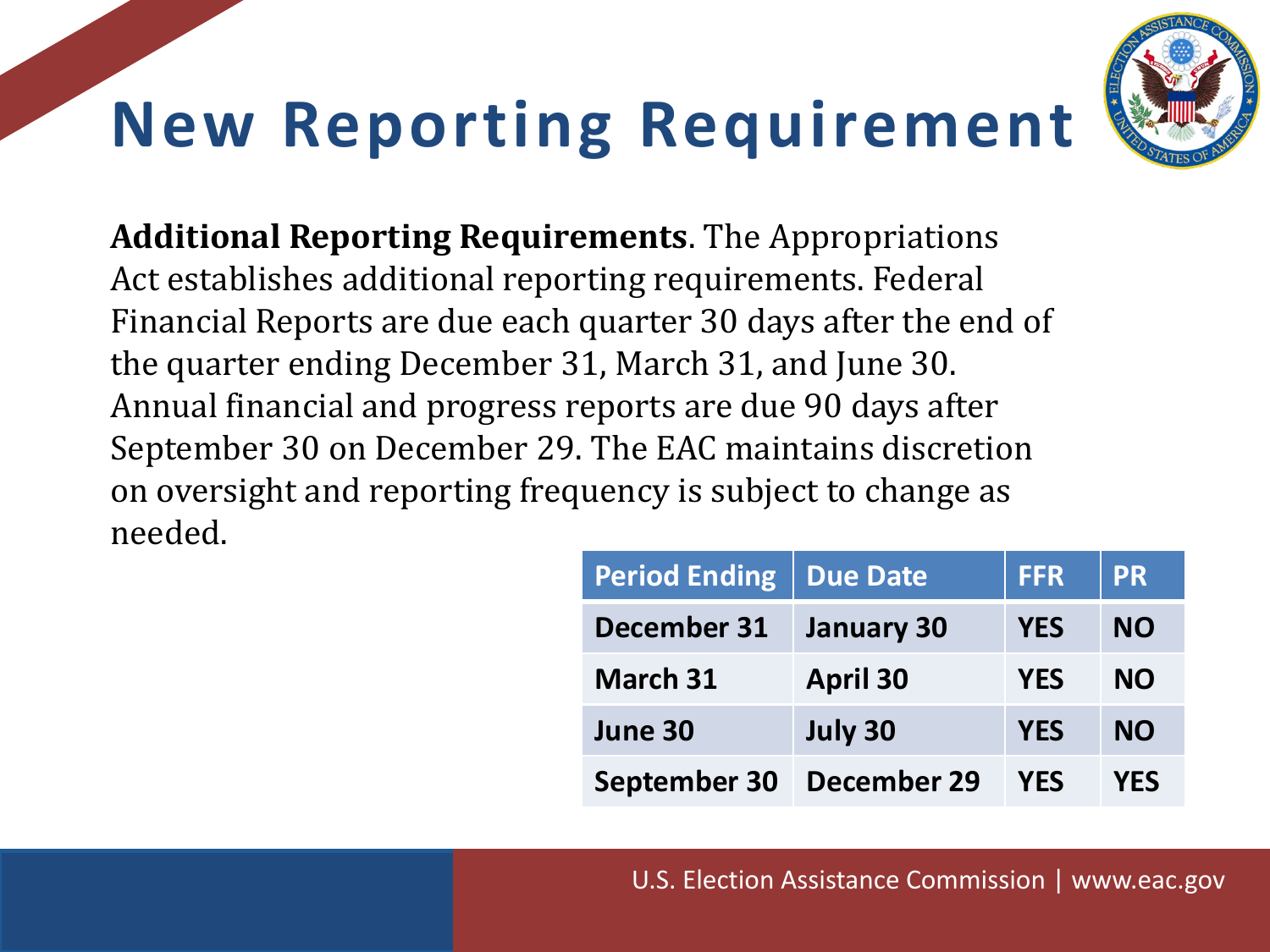### **Award Process**



**Award Process**. The EAC issued a Notice of Grant Award that amends existing Election Security grants to add the additional funds. The grant award letter allows states to incur costs, effective March 16, 2022, the day after the Consolidated Appropriations Act was signed.

EAC has prepared an award packet that includes a template for states to request the funds. States should request their funds immediately. Regardless of the disbursement date, states are authorized to incur costs against the grant as of March 16, 2022**. The deadline for requesting funds is Friday, April 22, 2022.**

| <b>DUE APRIL 22, 2022</b>      |
|--------------------------------|
| <b>1. STATE REQUEST LETTER</b> |
| 2. STANDARD CERTIFICATIONS     |

U.S. Election Assistance Commission | www.eac.gov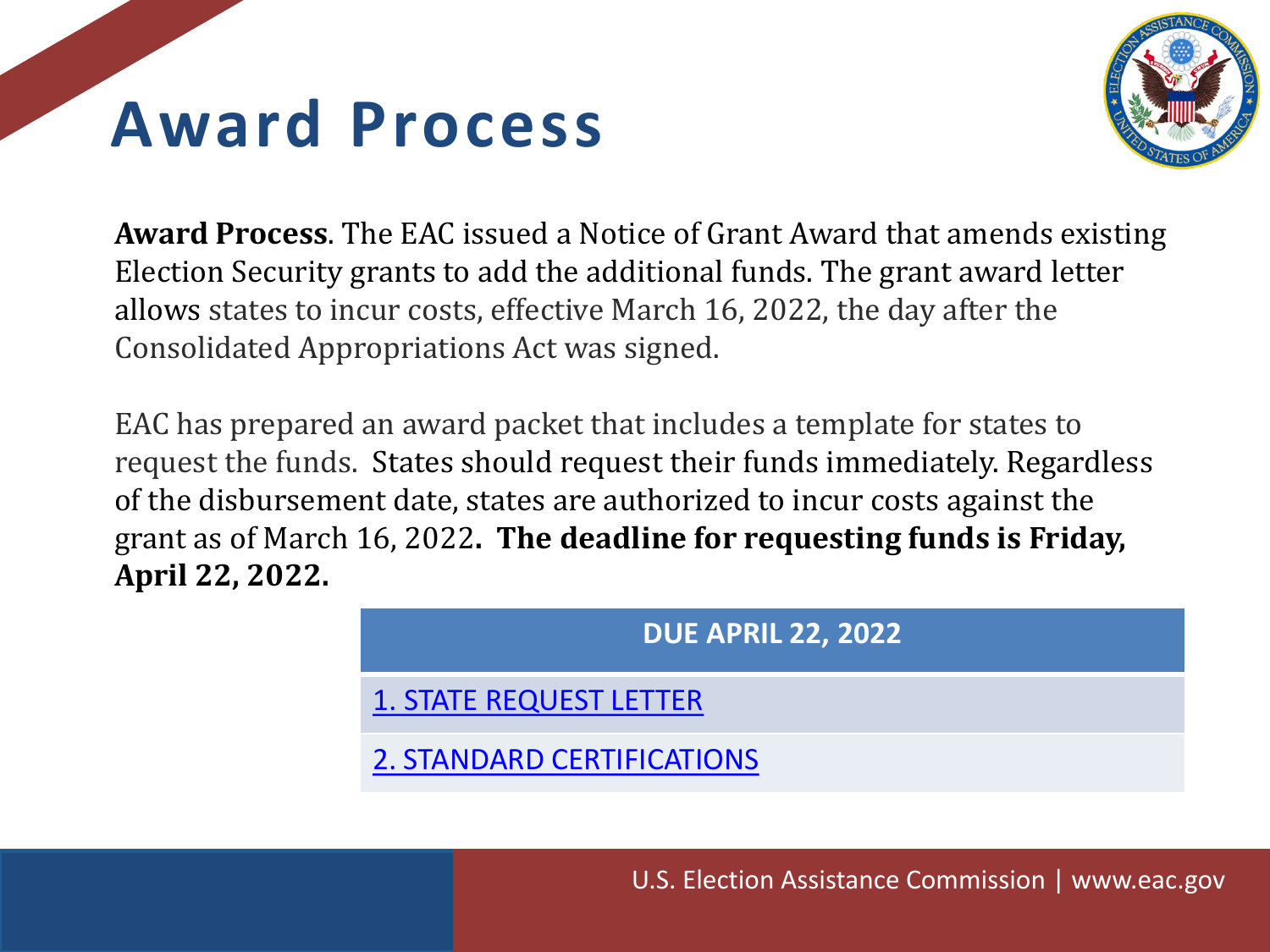## **Award Process Continued**



The funds are available as formula, non-competitive grants. Like the 2018 and 2020 processes, states will submit a narrative overview of activities to be supported with the funds and a line-item budget combining the Election Security awards from 2018, 2020 and 2022.

Detailed guidance on development of the program narrative and budget was sent out on Friday, April 1st. **The deadline for submission of the narrative and budget is COB Monday, May 2, 2022.**

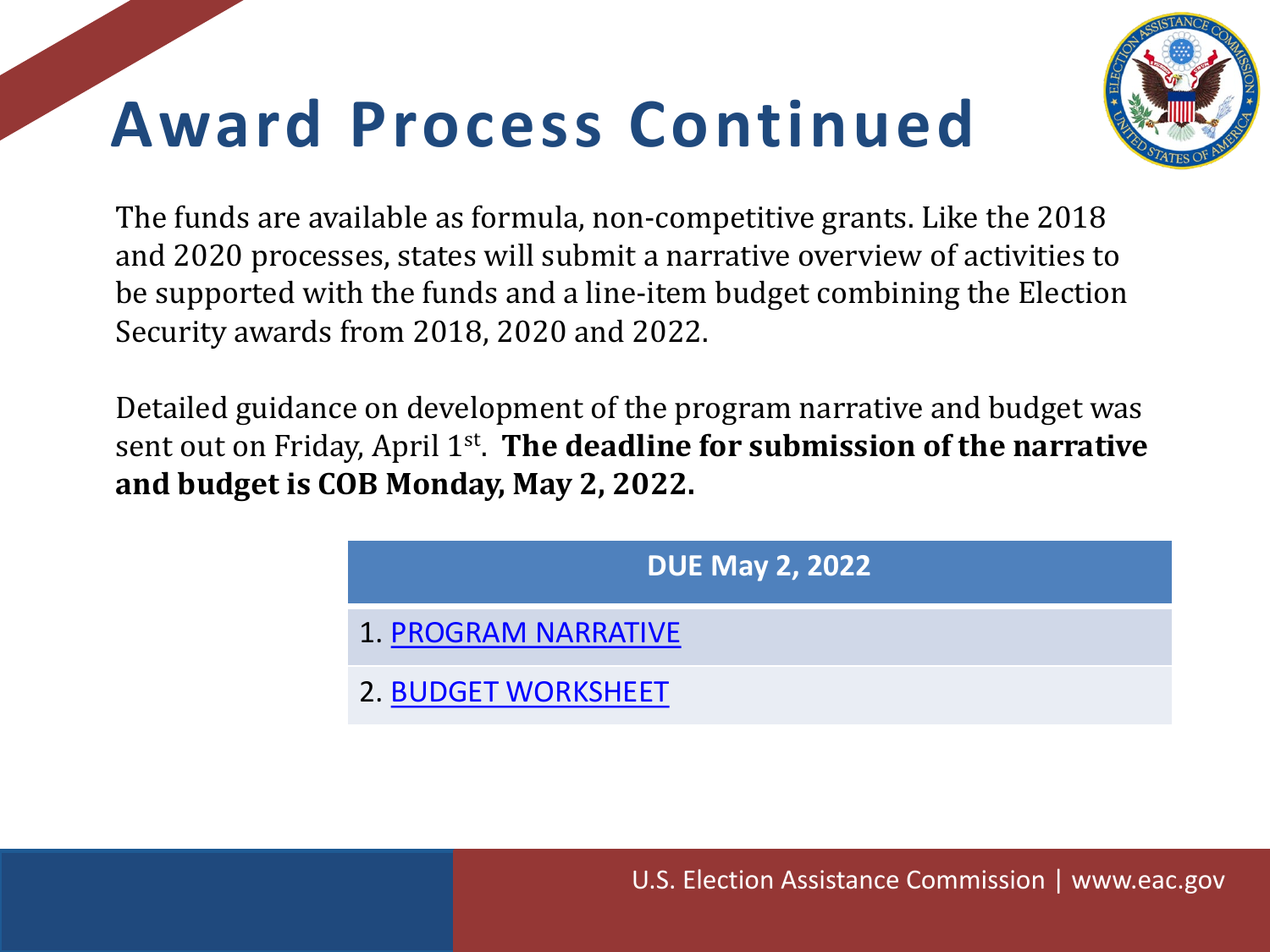### **Disbursement**



#### **Make sure your Unique Entity Identifier (UEI) and System of Award Management (SAM) account are accurate and up to date.**

Your SAM account must be renewed annually and must be active before a payment can be made. More information can be found at https://www.sam.gov/portal.

Your UEI was assigned to you in SAM. EAC will need to verify that you are using the correct UEI before payment can be issued.

#### *Funds will be disbursed to state election accounts after all required award documents are received by the EAC.*

All federal grant funds provided as an advance must be deposited in an interestbearing account. HAVA grants must be deposited in the interest-bearing state election fund per Section 104(d).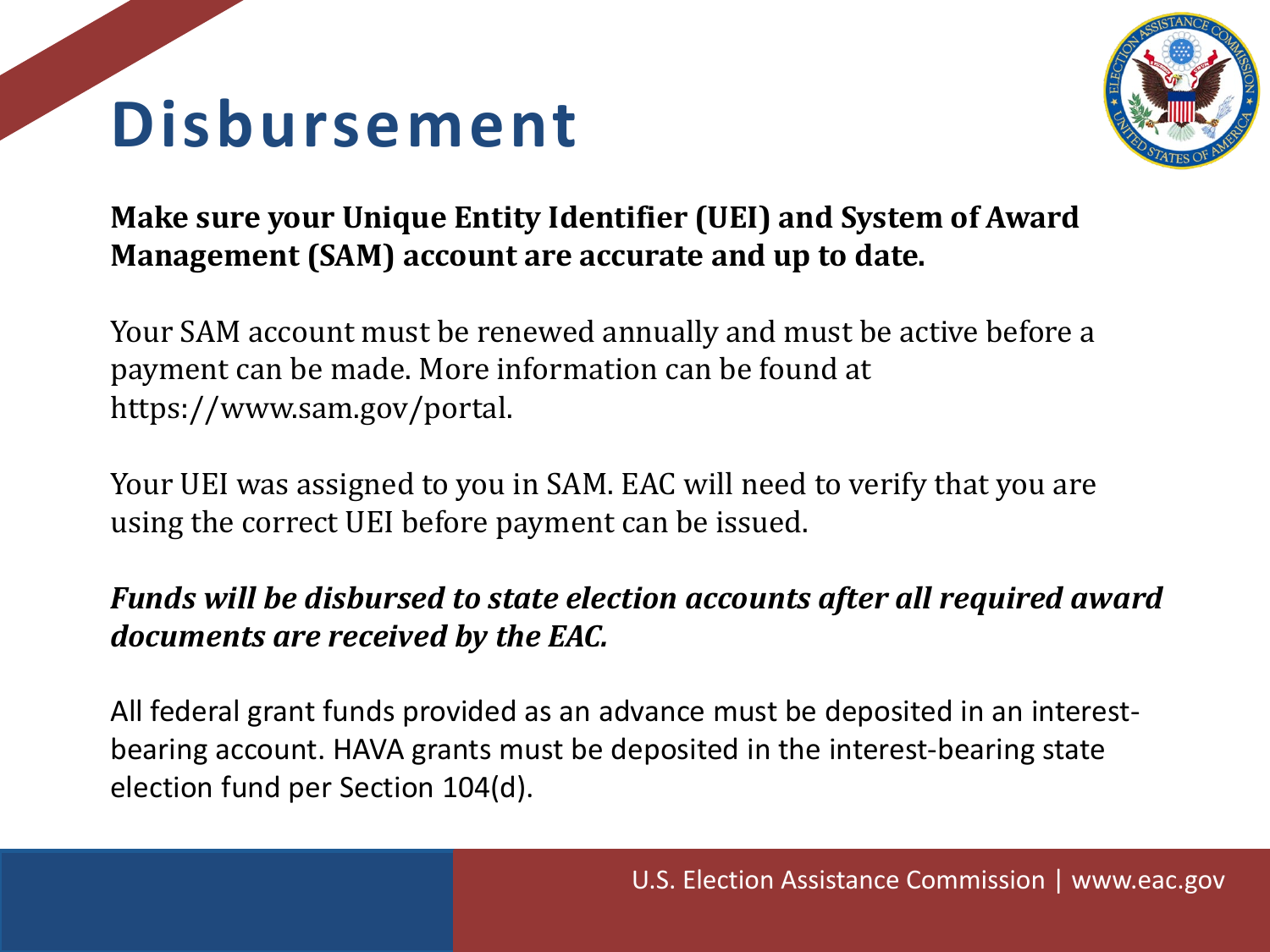# **Spending Categories and Use**



**Allowable Uses of the Funds.** Election Security grant is "for activities to improve the administration of elections for Federal office, including to enhance election technology and make election security improvements, as authorized under sections 101, 103, and 104 of HAVA."

Consistent with provisions in HAVA Section 101, states have discretion upon expenditures within general categories. The EAC requires a budget projecting the use of the funds, however, states can request a budget amendment to add categories not originally anticipated and/or a move of 10% or more between categories.

Please see our Frequently Asked Questions sections on the EAC website for more guidance on the use of funds. You can also reach out to Grants@eac.gov if clarification is needed.